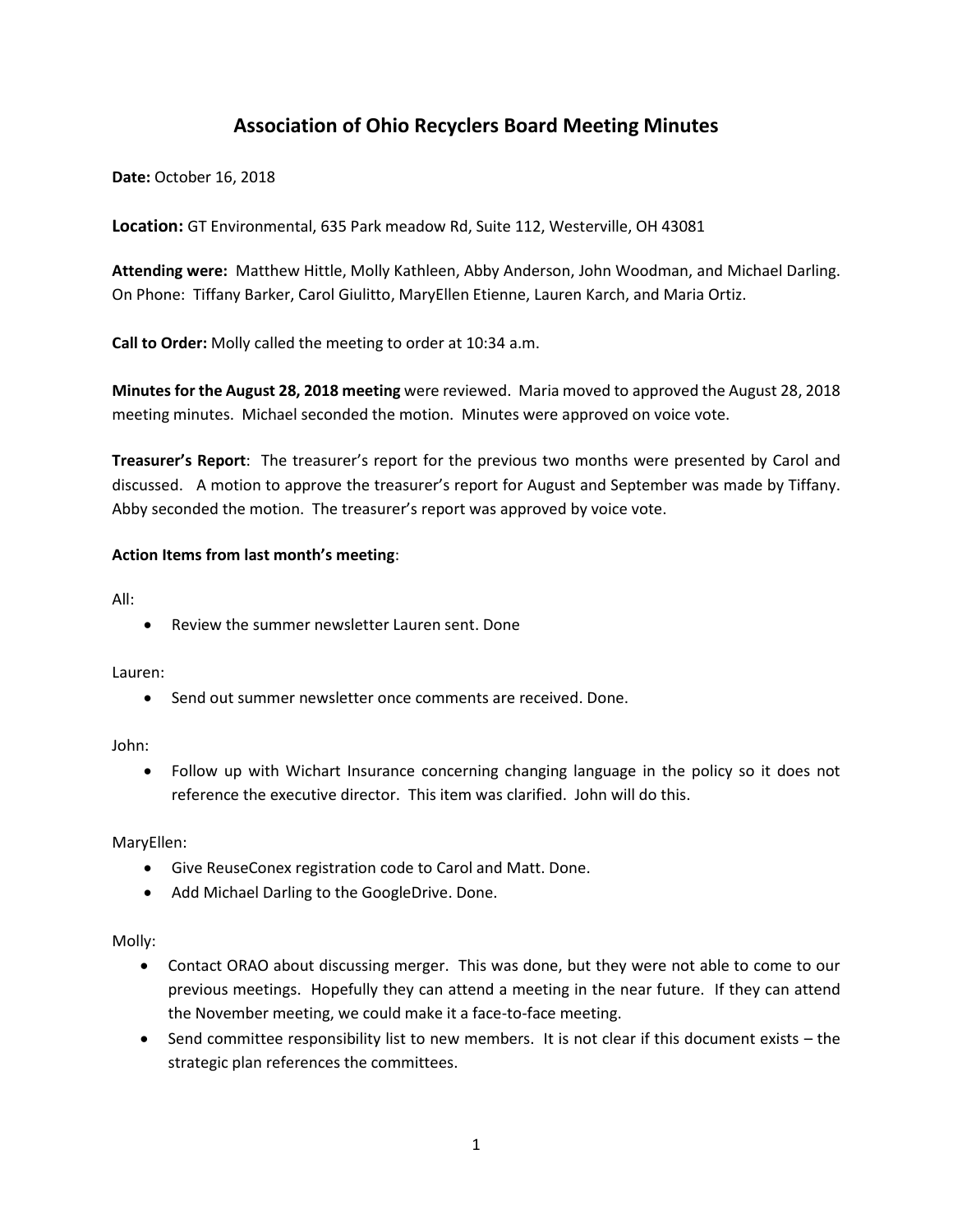Conduct introductory call with the new members including committee responsibilities (Abby, Michael, Tim, Carol, and Maria). Still need to do this.

Abby volunteered to take the action items from today's meeting.

## B**oard Recruitment**

Steve Johnson officially resigned from the Board. MaryEllen will remove him from GoogleDocs [action item]. That leaves two vacancies currently. The individual membership held by Steve expires at the end of 2019. The vacant Recycling Business seat also expires at the end of 2019. Molly had reached out to Marissa with Cohen Recycling and she didn't appear to have interest. MaryEllen mentioned Ashley with Cobalt Recycling, the electronics recycling arm of Cohen, might be a potential fit.

## **Committee Updates**

Governance Committee - No activity for this committee. Elections will need to be done for the Board positions. Officer positions will also need to be elected.

Communications and Programming – The Fall newsletter should be sent out in November so we can promote the December member's meeting. Pratt was recommended for the spotlight. The open Board seats and upcoming election for Board seats should be referenced. Another item could be to mention the Ohio EPA Recycling and Litter Prevention Grants are open right now. The introduction for Michael Darling is another item to include. Also, Lauren indicated she will send out the survey results to the Board [action item]

Events – There was discussion about the Annual Member's Meeting. There was general agreement that December 18<sup>th</sup> should work for the date. Members were asked if anyone knew of a good guest speaker. It was mentioned that we could have a low-key meeting similar to the one we had two years ago. A recap of the AOR conference could be part of it. It was mentioned that we should try to have a focus on positive stories relating to recycling. John will send the PowerPoint from previous member's meeting [action item].

Final preparations for ReuseConex are happening right now. Approximately 150 attendees are expected.

Relating to the 2019 Partners Conference, they are looking at the potential venues in Canton and Akron to make a final decision. The events committee is also figuring out the evening activity to be part of the conference. This can weigh in on which venue is chosen for the conference. The weeks of September 9<sup>th</sup> and September 16<sup>th</sup> are the probable dates.

Finance – The financials form the AOR conference were discussed. There were \$3,095 in costs and we saw \$4,580 in revenue. This resulted in \$1,487 net gain.